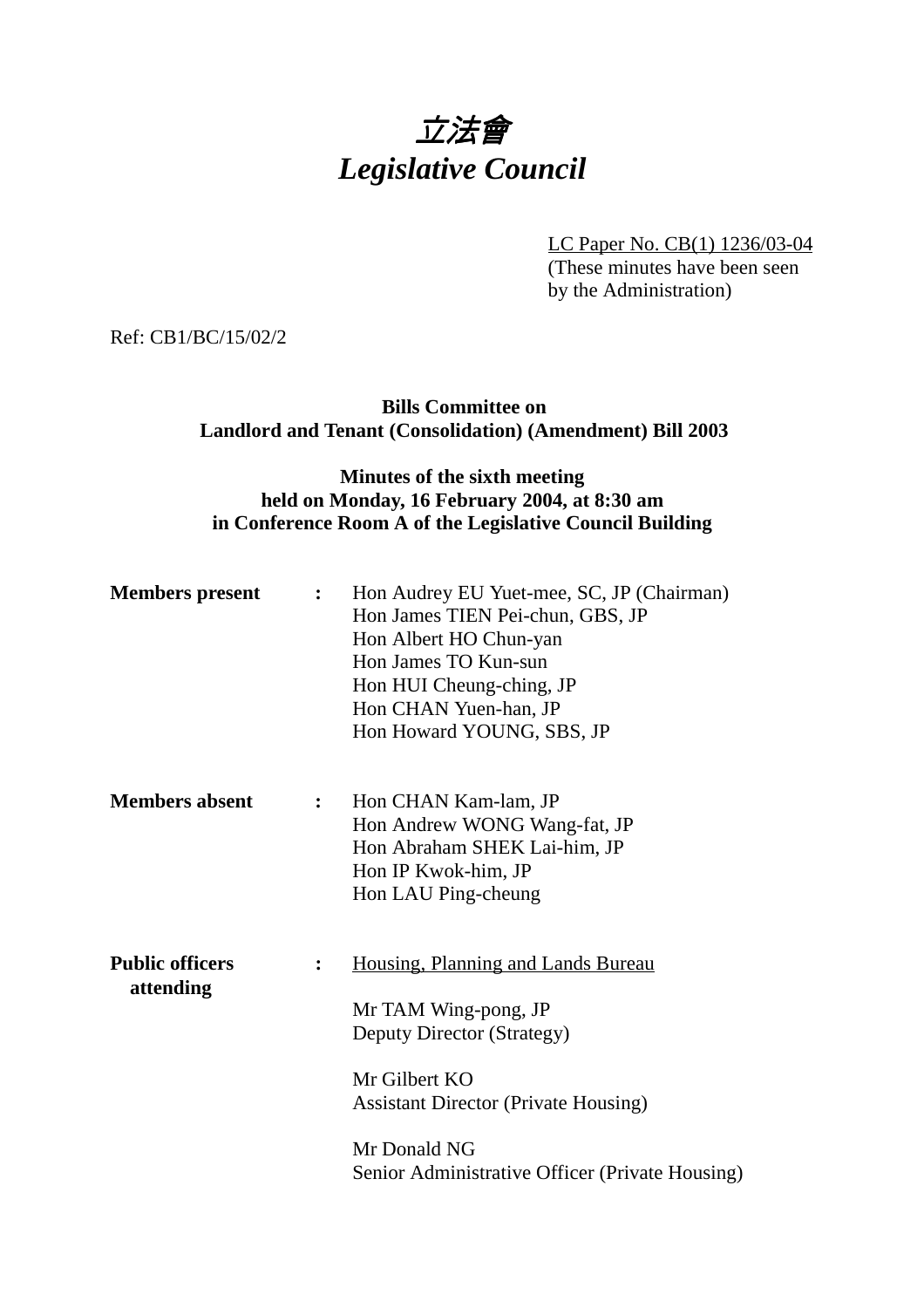|                            |                | <b>Housing Department</b>                                                 |
|----------------------------|----------------|---------------------------------------------------------------------------|
|                            |                | Mr SHEK Siu-fung<br>Senior Housing Manager/Applications (1)               |
|                            |                | <b>Department of Justice</b>                                              |
|                            |                | Mr John WILSON<br><b>Consultant Counsel</b>                               |
|                            |                | Ms Carmen CHU<br><b>Senior Government Counsel</b>                         |
|                            |                | <b>Rating and Valuation Department</b>                                    |
|                            |                | Mr WONG Chun-shiu, JP<br><b>Deputy Commissioner</b>                       |
|                            |                | Mr SIU Kuen-sang<br><b>Acting Assistant Commissioner (Special Duties)</b> |
|                            |                | Mr CHAN Kwok-fan<br><b>Senior Rent Officer</b>                            |
| <b>Clerk in attendance</b> | $\mathbf{L}$   | Miss Becky YU<br>Chief Council Secretary (1)1                             |
| <b>Staff in attendance</b> | $\ddot{\cdot}$ | Ms Bernice WONG<br><b>Assistant Legal Adviser 1</b>                       |
|                            |                | Mrs Mary TANG<br>Senior Council Secretary (1)2                            |

## **I. Confirmation of minutes**

| (LC Paper No. CB(1) 914/03-04 | -- Minutes of the meeting held<br>on 19 January 2004  |
|-------------------------------|-------------------------------------------------------|
| LC Paper No. CB(1) 979/03-04  | -- Minutes of the meeting held<br>on 2 February 2004) |

The minutes of the meetings held on 19 January and 2 February 2004 were confirmed.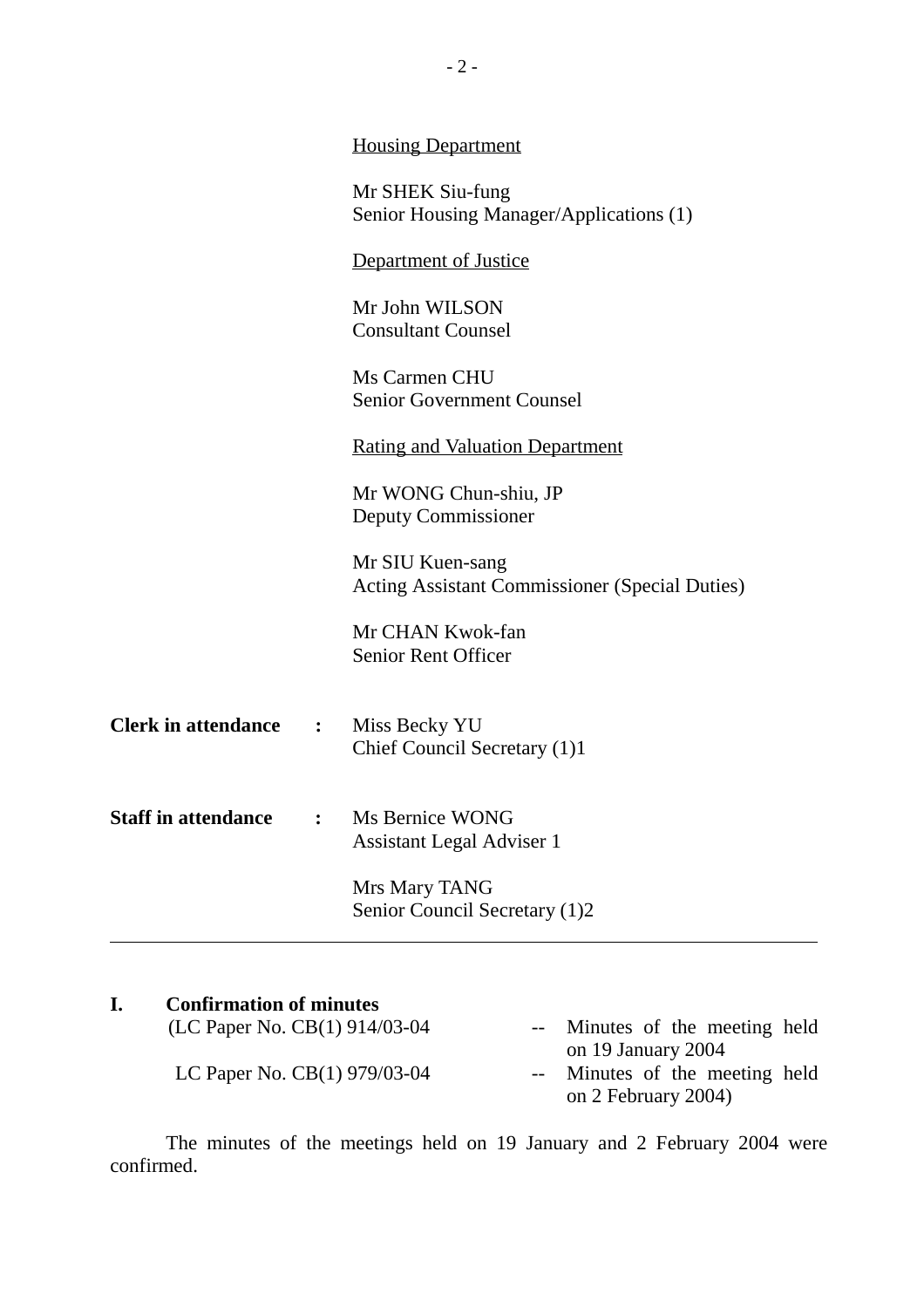| Π. | <b>Meeting with the Administration</b>    |                                               |                                                                                                      |
|----|-------------------------------------------|-----------------------------------------------|------------------------------------------------------------------------------------------------------|
|    | (LC Paper No. CB $(1)$ 901/03-04 $(01)$ ) | $\overline{\phantom{a}}$                      | Information paper on "Transitional"<br>arrangements for removing security of<br>tenure"              |
|    | LC Paper No. CB(1) 983/03-04(01)          | $\overline{\phantom{m}}$                      | Views of individual District Council<br>members                                                      |
|    | LC Paper No. CB(1) 983/03-04(02)          | $-$                                           | Submission from a member of public<br>as referred by Duty Roster Members                             |
|    | LC Paper No. CB(1) 983/03-04(03)          | $- -$                                         | List of follow-up actions arising from<br>the discussion on 2 February 2004                          |
|    | LC Paper No. CB(1) 983/03-04(04)          | $\mathord{\hspace{1pt}\text{--}\hspace{1pt}}$ | Administration's response to items 1<br>and 2 of LC Paper No. CB(1) 983/03-<br>04(03)                |
|    | LC Paper No. CB(1) 983/03-04(05)          | $\mathord{\hspace{1pt}\text{--}\hspace{1pt}}$ | Consolidated list of follow-up actions<br>arising from previous meetings (as at<br>13 February 2004) |
|    | LC Paper No. CB(1) 993/03-04(01)          | $\mathord{\hspace{1pt}\text{--}\hspace{1pt}}$ | Urban Renewal Authority's response<br>to concerns raised at the meeting on<br>19 January 2004)       |

- 2. The Committee deliberated (Index of proceedings attached at **Annex A**).
- 3. The Administration was requested to
	- (a) review the proposed transitional arrangements for tenancies which were too complicated. Consideration could be given for the provisions in relation to removal of security of tenure to take effect after expiry of the 12-month termination period. To also advise the legal effect of the termination period and the application (in different scenarios) of the common law after the removal of security of tenure;
	- (b) consider retaining the specific grounds for repossession of premises by landlords under the existing Part IV of Landlord and Tenant (Consolidation) Ordinance (Cap. 7) during the proposed 12-month termination period; and
	- (c) advise the time frames for repossession procedures after the implementation of the new "callover" arrangement by the Lands Tribunal and the proposed reduction of the "opposition period" from 14 days to seven days. To follow up with the Judiciary Administration the feasibility of extending such callover hearings to every day of the week rather than just once a week. To also consider whether the repossession process could be further expedited if the tenants had agreed to return the premises or had already left Hong Kong.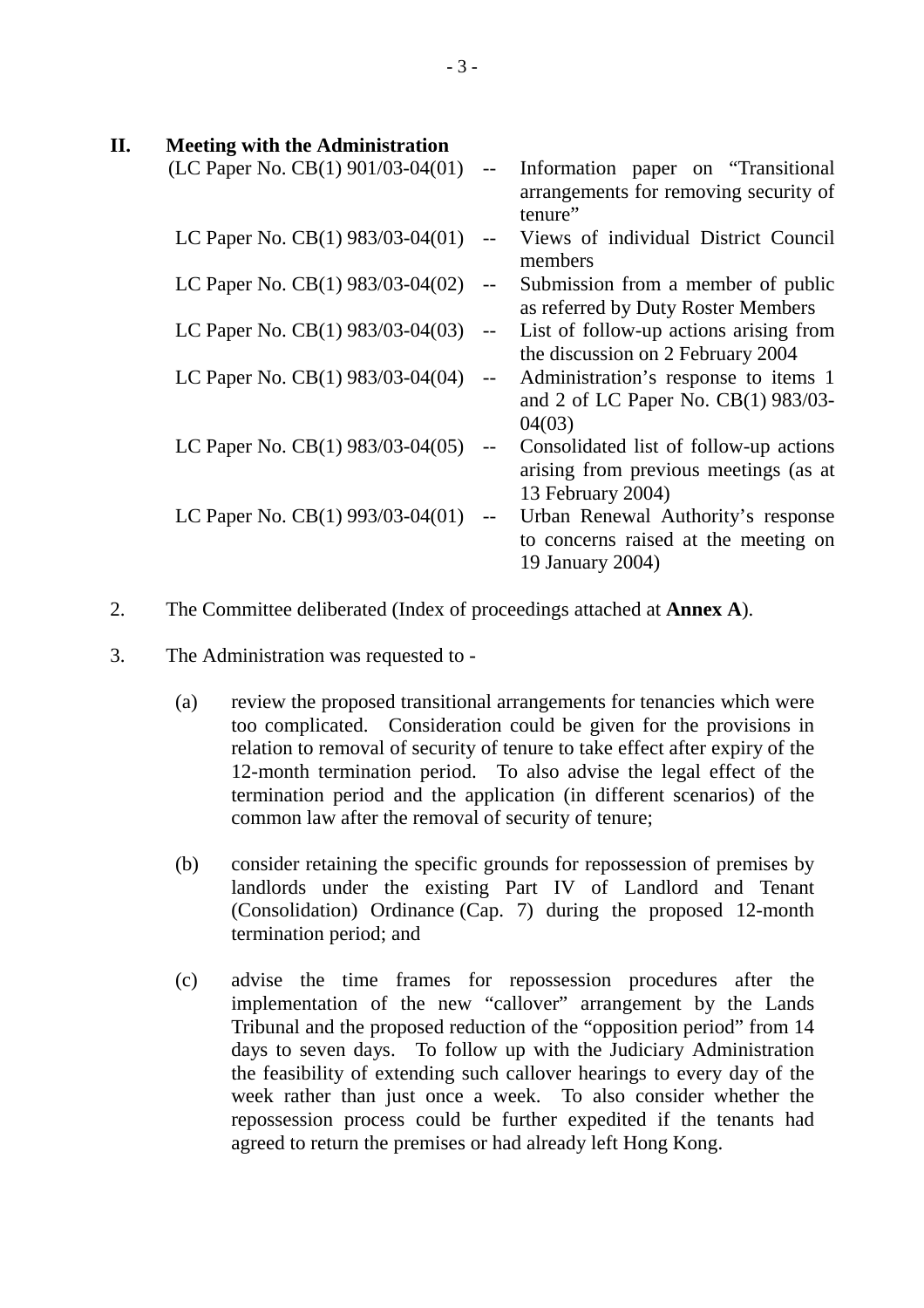4. Members agreed that the ninth and tenth meetings would be scheduled as follows -

- (a) Thursday, 15 April 2004 at 10:45 am; and
- (b) Wednesday, 21 April 2004 at 10:45 am.
- 5. The meeting ended at 10:35 am.

Council Business Division 1 Legislative Council Secretariat 9 March 2004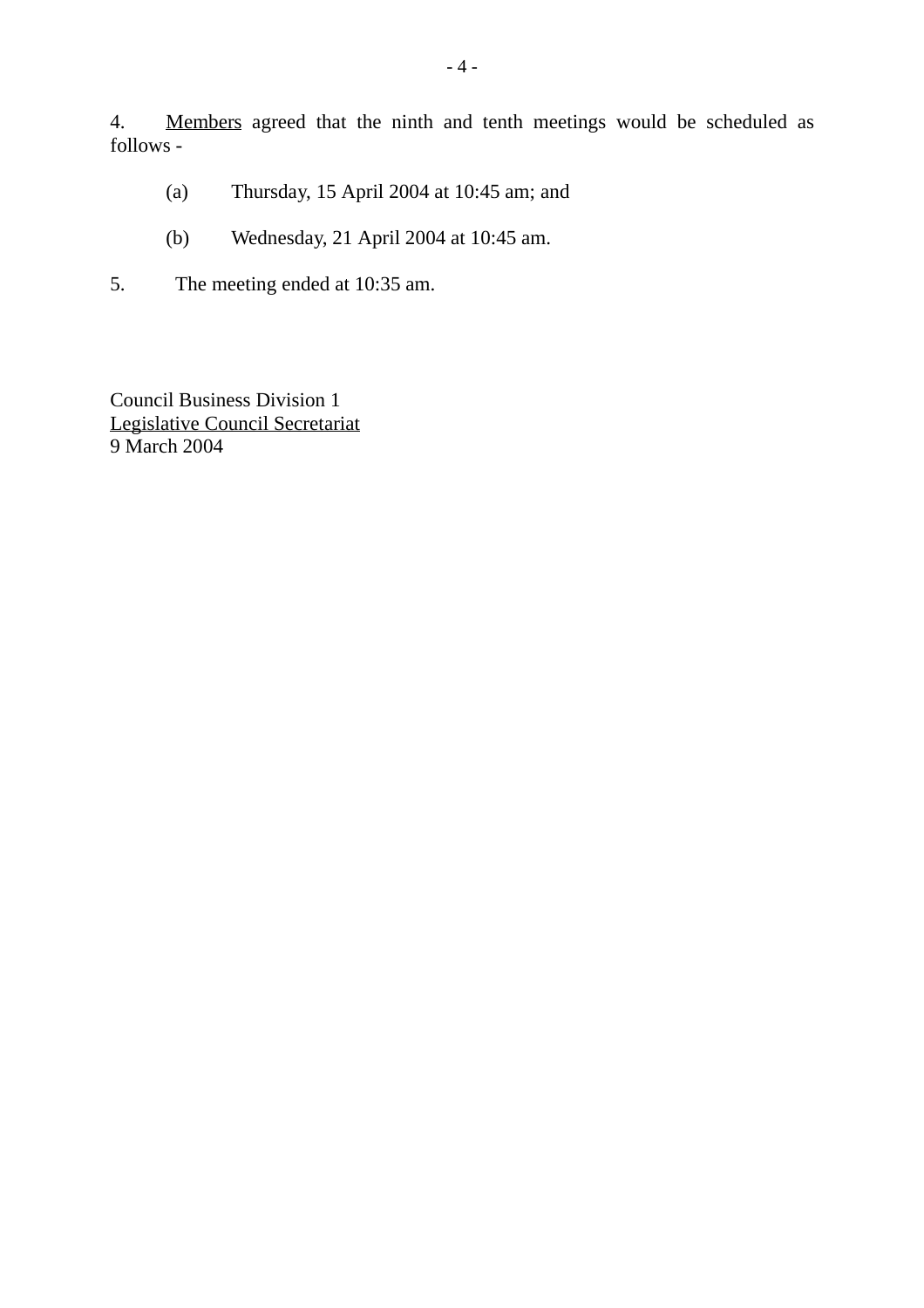#### **Proceedings of the meeting of the Bills Committee on Landlord and Tenant (Consolidation) (Amendment) Bill 2003 Meeting on Monday, 16 February 2004, at 8:30 am in Conference Room A of the Legislative Council Building**

| <b>Time marker</b> | <b>Speaker</b>                                      | Subject(s)                                                                                                                                                                                                                                                                                                                                                                                                                                                                                                                                                                                                                                        | <b>Action required</b>                                                                                                                                                                                                                                                                                                                                                                                                                                                                                                      |
|--------------------|-----------------------------------------------------|---------------------------------------------------------------------------------------------------------------------------------------------------------------------------------------------------------------------------------------------------------------------------------------------------------------------------------------------------------------------------------------------------------------------------------------------------------------------------------------------------------------------------------------------------------------------------------------------------------------------------------------------------|-----------------------------------------------------------------------------------------------------------------------------------------------------------------------------------------------------------------------------------------------------------------------------------------------------------------------------------------------------------------------------------------------------------------------------------------------------------------------------------------------------------------------------|
| $000000 - 000316$  | Chairman                                            | Introductory<br>remarks<br>and<br>confirmation of minutes of the<br>meetings held on 19 January<br>and 2 February 2004 (LC<br>Paper Nos. CB(1) 914 and<br>979/03-04 respectively)                                                                                                                                                                                                                                                                                                                                                                                                                                                                 |                                                                                                                                                                                                                                                                                                                                                                                                                                                                                                                             |
| 000317 - 003340    | Administration<br>Chairman<br>ALA1<br>Mr James TIEN | Discussion on the proposed<br>12-month termination notice<br>requirement as set out in the<br>Administration's<br>paper<br>on<br>"Transitional arrangements for<br>removing security of tenure"<br>$(CB(1) 901/03-04(01))$ -<br>(a) instead<br>of<br>giving<br>termination<br>notice,<br>landlords might allow the<br>tenancies to expire and<br>month-to-<br>continue<br>as<br>month tenancies so that a<br>one-month notice<br>under<br>common law would suffice<br>to repossess the premises<br>after the 12-month period;<br>and<br>(b) transitional<br>arrangements<br>were too complicated and<br>difficult for the public to<br>comprehend | The Administration to-<br>(a) review the proposed<br>transitional<br>arrangements which<br>were<br>too<br>complicated;<br>(b) consider<br>allowing<br>the provisions in<br>relation to removal<br>of security of tenure<br>to take effect after<br>expiry of the 12-<br>month termination<br>notice period; and<br>(c) advise<br>the<br>legal<br>effect<br>of<br>the<br>termination period<br>and the application<br>different<br>(in<br>scenarios)<br>of<br>common law after<br>of<br>the<br>removal<br>security of tenure |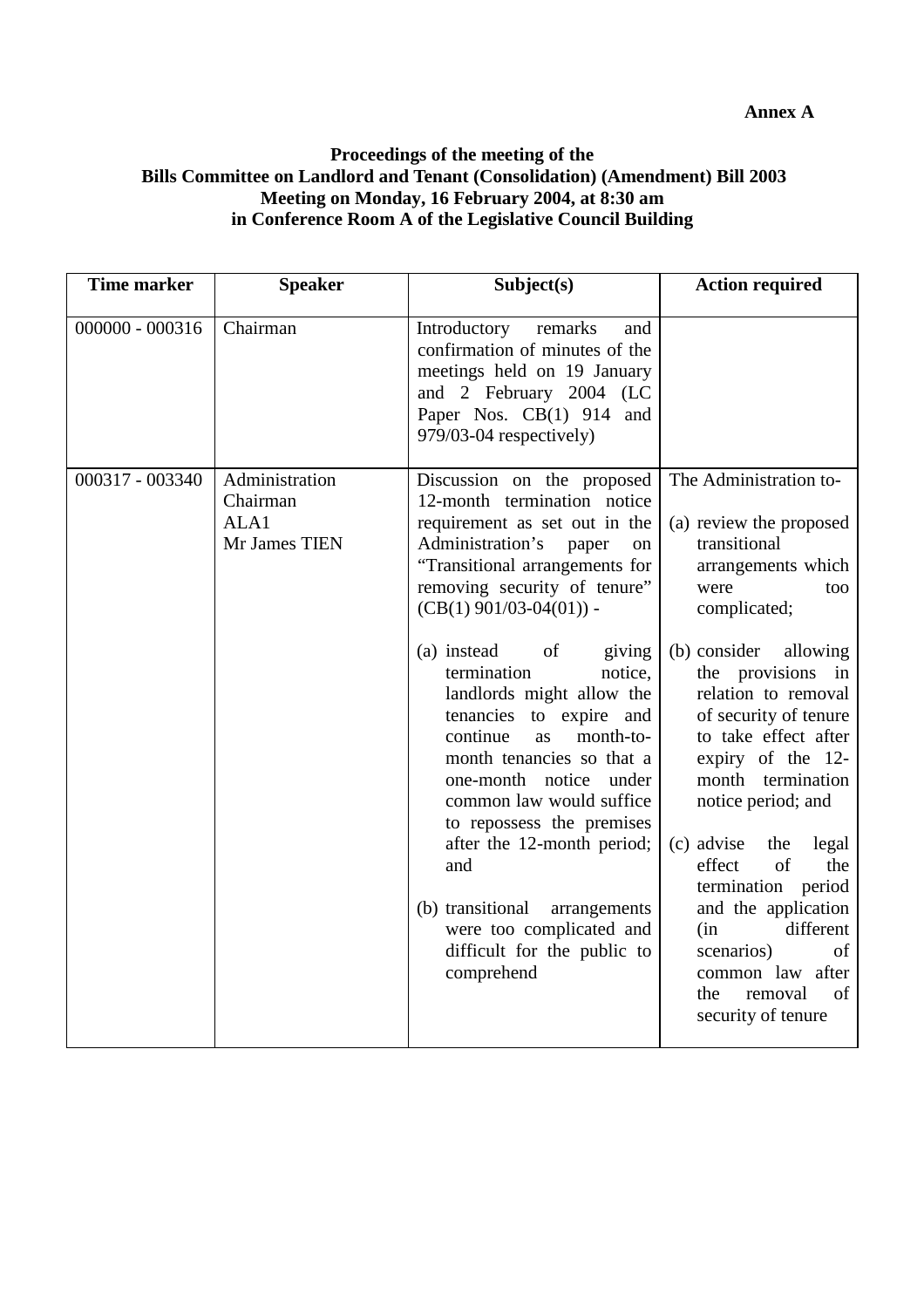| <b>Time marker</b> | <b>Speaker</b>                                            | Subject(s)                                                                                                                                                                                                                                                                                         | <b>Action required</b>                                                                                                                                                                                                                                                                        |
|--------------------|-----------------------------------------------------------|----------------------------------------------------------------------------------------------------------------------------------------------------------------------------------------------------------------------------------------------------------------------------------------------------|-----------------------------------------------------------------------------------------------------------------------------------------------------------------------------------------------------------------------------------------------------------------------------------------------|
| 003341 - 003645    | Mr Howard YOUNG<br>Administration<br>Chairman             | Application of the 12-month<br>termination notice requirement<br>to fixed term tenancies and<br>non-fixed-term<br>tenancies<br>which<br>subject<br>were<br>to<br>termination by giving three<br>months' notice under standard<br>tenancy agreements                                                |                                                                                                                                                                                                                                                                                               |
| 003646 - 004632    | Mr Albert HO<br>Administration<br>Chairman                | Consideration should be given<br>to freezing the application for<br>repossession of premises for<br>12 months which would be<br>simpler and more acceptable<br>than the proposed transitional<br>arrangements                                                                                      |                                                                                                                                                                                                                                                                                               |
| 004633 - 004700    | Mr HUI Cheung-ching<br>Administration<br>ALA1<br>Chairman | A simpler mechanism would<br>be for provisions relating to<br>removal of security of tenure<br>to take effect after a specified<br>date; concern about upsurge in<br>tenancy renewal applications<br>to Lands Tribunal (LT) upon<br>the coming into effect of the<br>removal of security of tenure |                                                                                                                                                                                                                                                                                               |
| 004701 - 005501    | Chairman<br>Administration                                | Need for retention of specific<br>grounds for repossession of<br>premises by landlords such as<br>redevelopment<br>and<br>self-<br>occupation<br>that<br>such<br>${\bf SO}$<br>repossession cases would not<br>be bound by the 12-month<br>termination notice requirement                          | The Administration to<br>consider retaining the<br>specific<br>grounds<br>for<br>repossession<br>of<br>premises by landlords<br>under the existing Part<br>IV of Landlord and<br>Tenant (Consolidation)<br>Ordinance<br>(Cap. 7)<br>during the proposed 12-<br>month<br>termination<br>period |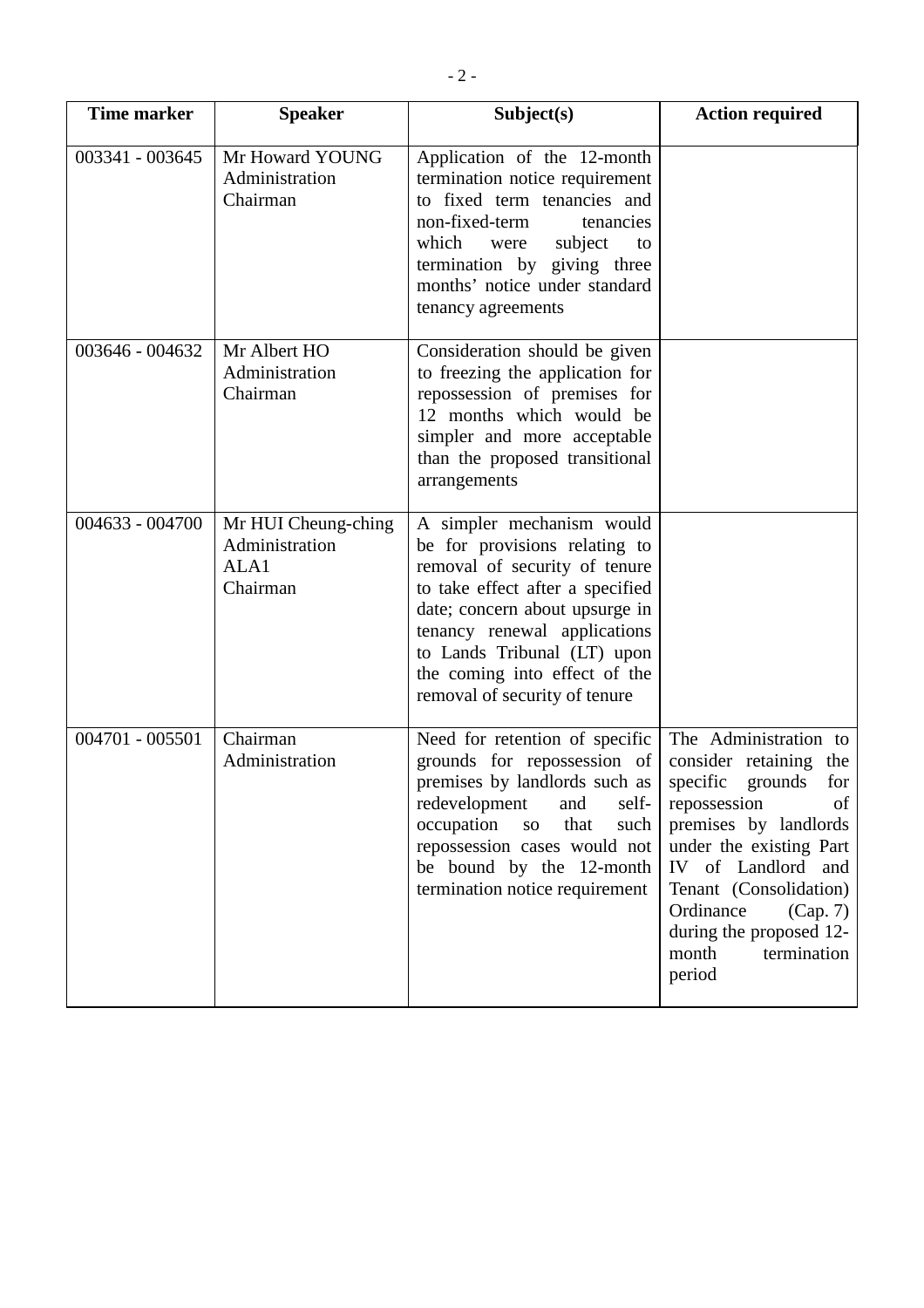| <b>Time marker</b> | <b>Speaker</b>                              | Subject(s)                                                                                                                                                                                                                                                                                                                                                                                                                                                                                                                                                                                                                                                                                                                                                                                                                                                                                                                                                                                                                                                                                                                                                        | <b>Action required</b>                                                                                                                                                                                                                                                                                                                                                                                                                                                                                                                                                                                                                                         |
|--------------------|---------------------------------------------|-------------------------------------------------------------------------------------------------------------------------------------------------------------------------------------------------------------------------------------------------------------------------------------------------------------------------------------------------------------------------------------------------------------------------------------------------------------------------------------------------------------------------------------------------------------------------------------------------------------------------------------------------------------------------------------------------------------------------------------------------------------------------------------------------------------------------------------------------------------------------------------------------------------------------------------------------------------------------------------------------------------------------------------------------------------------------------------------------------------------------------------------------------------------|----------------------------------------------------------------------------------------------------------------------------------------------------------------------------------------------------------------------------------------------------------------------------------------------------------------------------------------------------------------------------------------------------------------------------------------------------------------------------------------------------------------------------------------------------------------------------------------------------------------------------------------------------------------|
| 005502 - 011653    | Mr James TIEN<br>Chairman<br>Administration | (a) Liberal Party's in-principle<br>support for the proposed<br>12-month<br>termination<br>period; need to further<br>streamline<br>repossession<br>procedure for tenancies<br>which had run their course<br>where<br>tenants<br>had<br><sub>or</sub><br>already left the premises<br>and could not be contacted;<br>consideration<br>should be<br>given to<br>amending<br>further<br>legislation<br>to<br>streamline the repossession<br>procedures; and need to<br>explain the application of<br>law<br>common<br>in<br>repossession process;<br>(b) Administration's<br>explanation that the new<br>"callover" arrangement of<br>LT<br>and the proposed<br>reduction of "opposition<br>period" from 14 days to<br>seven days would help<br>expedite the repossession<br>procedure<br>for tenancies<br>which had run their course;<br>(c) Repossession<br>procedures<br>could not be dispensed<br>with as an appeal channel<br>was necessary to avoid<br>conflict with human rights;<br>and<br>(d) Changes in repossession<br>procedures<br>might<br>be<br>beyond the scope of the<br>Bill which was aimed at<br>providing for removal of<br>security of tenure | The Administration to<br>advise the time frames<br>for<br>repossession<br>after<br>procedures<br>the<br>implementation of the<br>"callover"<br>new<br>arrangement by LT and<br>the proposed reduction<br>of<br>the<br>"opposition"<br>period" from 14 days to<br>seven days. To follow<br>up with the Judiciary<br>Administration<br>the<br>feasibility of extending<br>such callover hearings<br>to every day of the<br>week rather than just<br>To also<br>once a week.<br>consider whether<br>the<br>repossession<br>process<br>further<br>could<br>be<br>expedited if the tenants<br>had agreed to return the<br>premises or had already<br>left Hong Kong |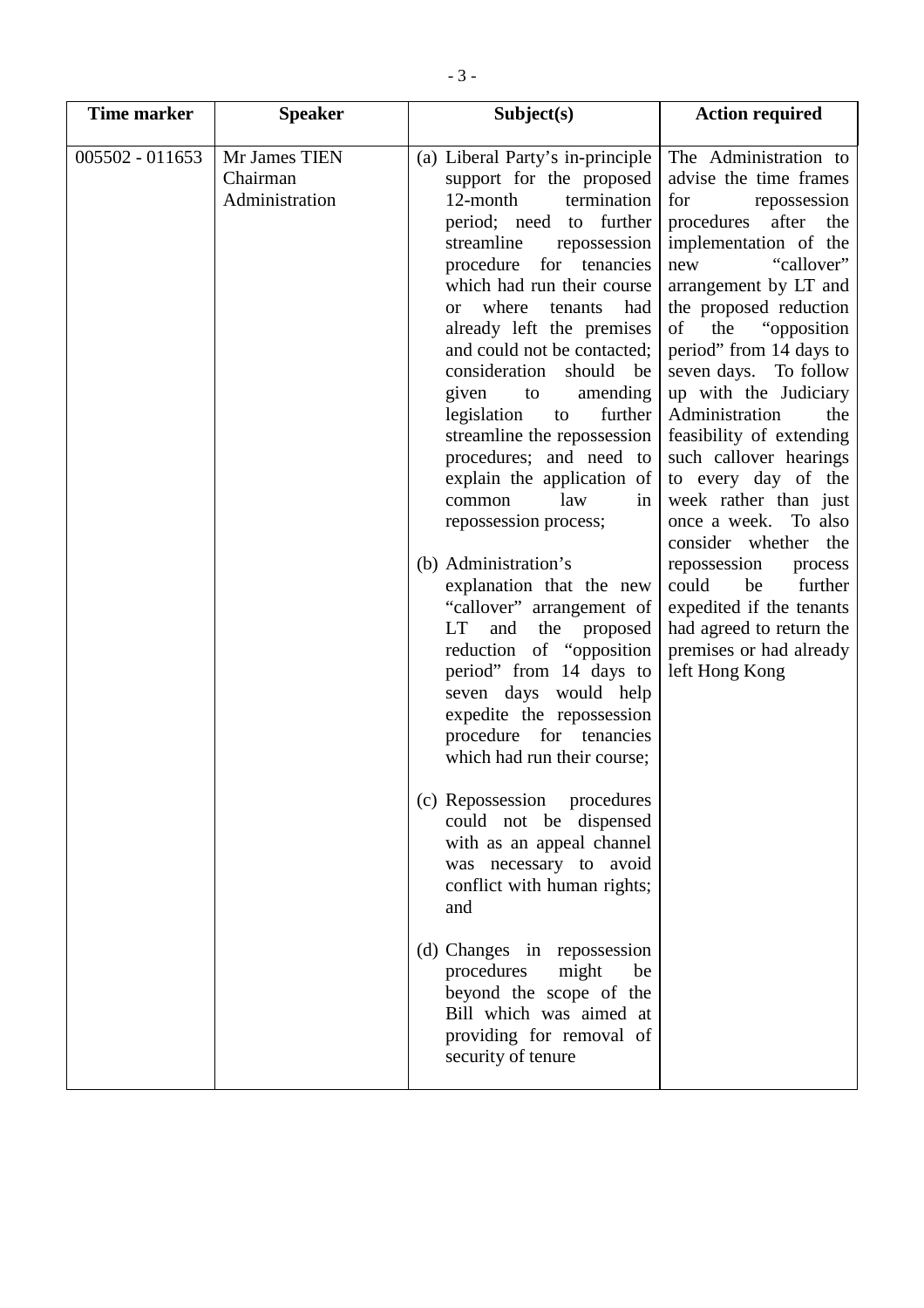| <b>Time marker</b> | <b>Speaker</b>                              | Subject(s)                                                                                                                                                                                                                                                                                                                    | <b>Action required</b> |
|--------------------|---------------------------------------------|-------------------------------------------------------------------------------------------------------------------------------------------------------------------------------------------------------------------------------------------------------------------------------------------------------------------------------|------------------------|
| 011654 - 012629    | Mr Albert HO<br>Chairman<br>Administration  | Administration's confirmation<br>specific grounds<br>that<br>for<br>repossession would not<br>be<br>required upon removal<br>of<br>security of tenure; and that the<br>existing rent level would<br>remain during the 12-month<br>termination period                                                                          |                        |
| 012630 - 013417    | Mr James TIEN<br>Administration<br>Chairman | (a) Member's<br>for<br>request<br>repossession<br>separate<br>procedures for tenancies<br>which had run their course<br>had<br>tenants<br><b>as</b><br>no<br>legitimate grounds to stay<br>in the premises; and<br>(b) Administration's response<br>the need for court<br>to<br>proceedings for tenants to<br>settle disputes |                        |
| 013418 - 013716    | Mr James TO                                 | Support<br>for the<br>of<br>need<br>repossession procedures<br>but<br>further<br>streamlining<br>was<br>required                                                                                                                                                                                                              |                        |
| 013717 - 013905    | Chairman<br>Administration<br>Mr James TO   | Urban<br>Renewal Authority's<br>(URA) response (LC Paper<br>No. $CB(1)$ 993/03-04(01)) to<br>discussed<br>at the<br>be<br>next<br>meeting during which URA<br>representatives<br>would<br>be<br>invited to attend                                                                                                             |                        |
| 013906 - 014710    | Mr James TO<br>Chairman<br>Administration   | Compensation to be provided<br>by URA and developers upon<br>redevelopment                                                                                                                                                                                                                                                    |                        |